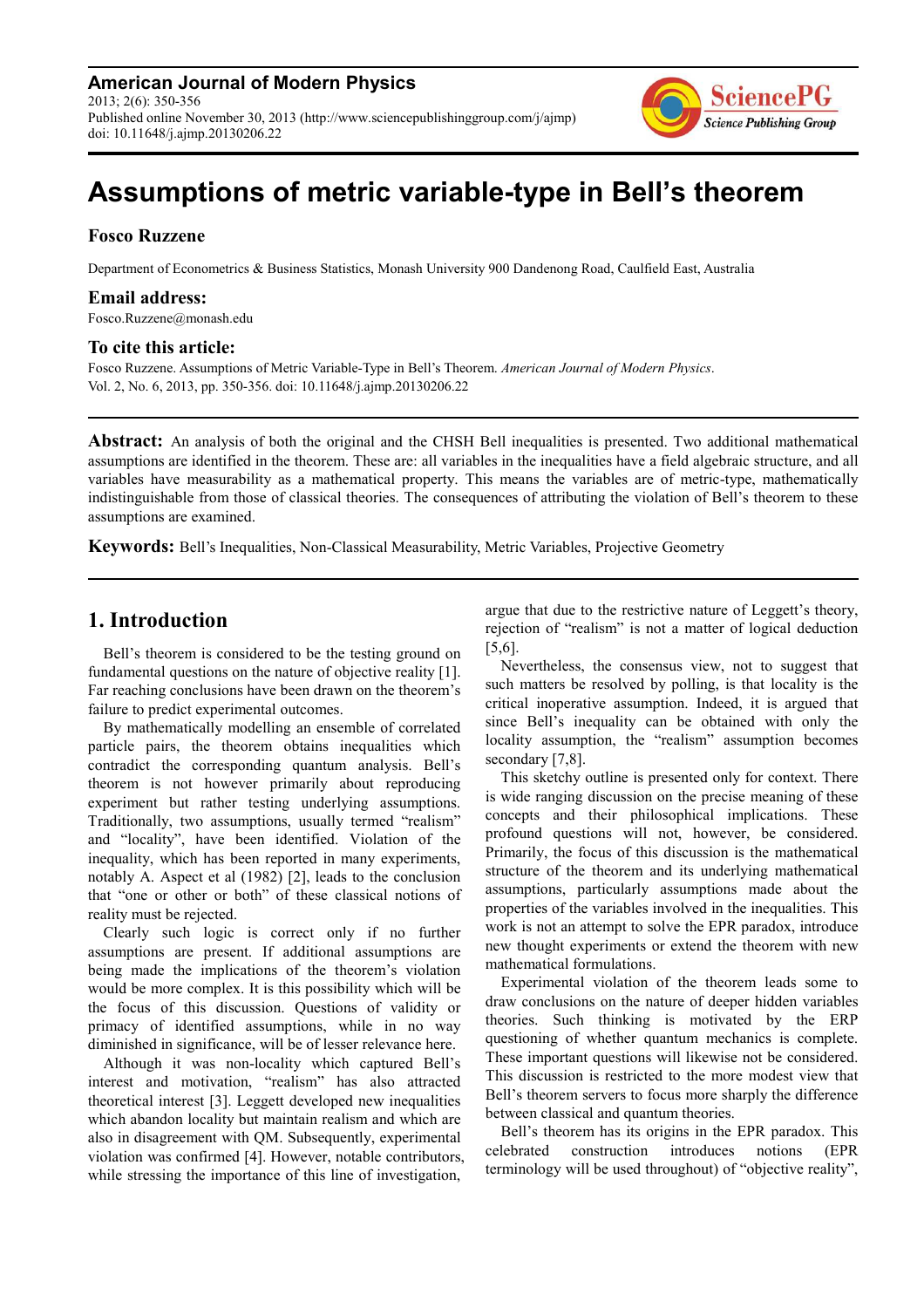which is independent of the "physical theory" and the "physical concepts" with which the theory operates; "physical concepts" are intended to correspond with "objective reality". Also introduced is the idea of an "element of physical reality" which is to have a counter-part in the "physical theory".

For the sake of definition, the term "variable" will refer specifically to an entity in a mathematical formulation having mathematical properties which somehow have correspondence with the properties of physical concepts. As will become clear, the translation from physical concept to variable is not a simple procedure.

While Bell's theorem has its motivation in EPR it is fundamentally different. EPR does an operational analysis of a hypothetical QM experiment. Bell's theorem is, however, a mathematical modelling of the proposed experiment. This raises its own set of problems. The most basic is that of authentically interpreting physical concepts into mathematical variables.

The role geometry plays in a physical theory is well understood by considering the classical theories. The structure of space and time is represented by the axioms of the underlying geometries. Both classical mechanics and relativity adopt a metrical geometry. As will be seen, geometry is also an influencing consideration in Bell's theorem.

It is important to be clear what Bell's theorem is not: it is not a statistical analysis of the experimental data where underlying structures and relationships between variables are extracted by the analysis. Rather, the theorem is a mathematical model involving algebraic symbols for variables supposedly representing physical concepts; where the variables are subject to imposed mathematical conditions and subject to appropriate rules of algebra and arithmetic. Although restricted to a limited number of specific experiments, in this sense, Bell's theorem is a physical theory as par the EPR definition.

While Bell's theorem attracts detailed analysis of the inequalities, both experimentally and theoretically, its broader context cannot be ignored. Bell's primary motivation was to examine foundational questions of QM. Neither EPR nor Bell's theorem are ends in themselves. These constructions are designed to critically examine basic concepts of QM. Bell's theorem is central to the current lively debate on foundations question [6]. Such discussions have been seen as mainly philosophical in character and not technically required. Recent weak measurement experiments, probing the micro details of quantum particle movements, are seen as becoming powerful tools for investigating fundamental questions, which may challenge the orthodox view [9].

Weak measurement experiments have demonstrated that the uncertainty relation formulated by an operational analysis of the Heisenberg microscope is incorrect [10,11]. While orthodox QM re-formulated, the hypothetical experiment was central to its initial development. Trajectories of quantum particles moving through

interferometers have also been experimentally tracked [12,13,14]. These developments give at least some empirical justification for seriously considering theories based on what has been termed a "primitive ontology" [15].

# **2. Bell Inequality**

An overview of the Bell inequality and corresponding experiment is useful. Briefly, an operational description of the experimental arrangement to test Bell's theorem in the original form can be summarised as follows: a pair of half spin particles in the singlet state move in opposite directions [16]. At location A, measurement of spin component  $\sigma_1$  a along unit vector a is made for particle 1. Similarly, at location B,  $\sigma_2$  b is measured for particle 2 in direction b. The results of both measurements are

$$
A(a, \lambda) = \pm 1 \quad B(b, \lambda) = \pm 1 \tag{1}
$$

where  $\lambda$  is the hidden variable parameter which plays no part in this discussion. A requirement of QM is that if measurement of particle 1 spin yields the value +1 then the measured spin component of the other particle must yield –1, and vice versa. The expectation value of the product of the two components is given by the expression

$$
P(a, b) = \int d\lambda \, \rho(\lambda) A(a, \lambda) B(b, \lambda) \tag{2}
$$

Multiplying the measurement variables together is the mathematical condition to incorporate Locality. Bell introduces the critical condition that

$$
A(b, \lambda) = - B(b, \lambda) \tag{3}
$$

Equation (2) becomes

$$
P(a, b) = - \int d\lambda \rho(\lambda) A(a, \lambda) B(b, \lambda) \tag{4}
$$

By introducing a third unit vector in direction c, together with some simple algebra subject to the field properties of real numbers the inequality results as

$$
1 + P(b, c) \ge |P(a, b) - P(a, c)| \tag{5}
$$

Bell showed that this inequality contradicts the predictions of QM.

Relation (3) is critical: the RHS symbols,  $B(b, \lambda)$  is the variable representing the outcome of the actual physical measurement of the spin of particle 2 at location B in direction b;  $A(b, \lambda)$  is the purely mathematical variable representing the spin value of particle 1 in direction b; critically, experimentally, this is not a measured value. Yet mathematically the two variables, according to (3), must have the same properties. Bell assigns number-values to both variables simultaneously. This meets the ERP element of reality criteria on the spin value of particle 1 along the unmeasured b direction.

Relation (3) introduces two fundamental mathematical assumptions. Firstly, both variables, since they take number-values, have the algebraic structure of a field.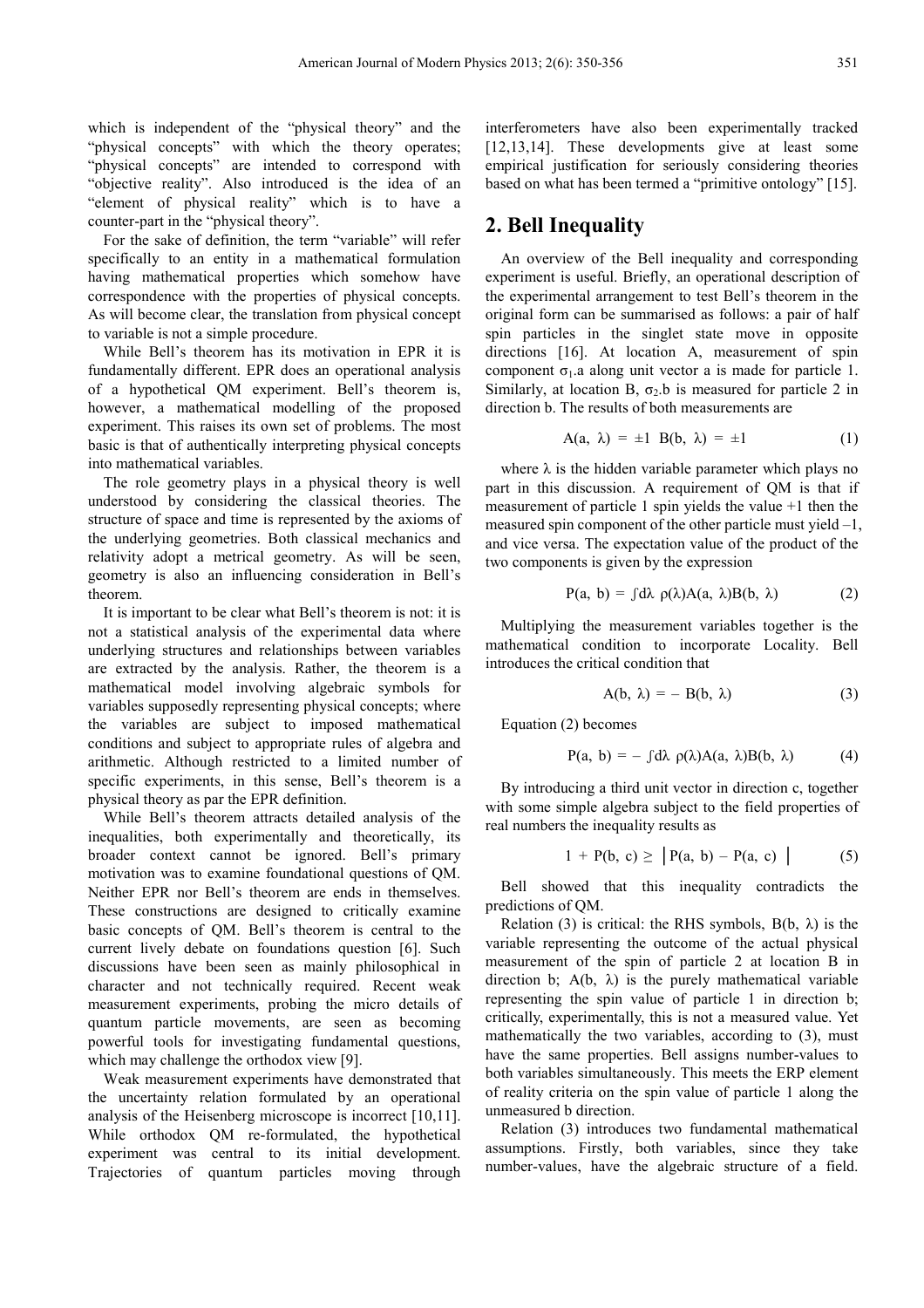Secondly, both variables possess the mathematical property of measurability. Both variables are metric-type variables of classical physical theories.

It is the second assumption which is of more immediate interest. Examining whether a mathematical variable somehow counter-parts measurability, or lack of it, may appear to be a novelty. However, this is not so. Recent experiments on fundamental aspects of the uncertainty principle have established that the measurement-apparatus plays no fundamental role in QM [11]. Non-classical measurement features of QM must then be attributed to its physical concepts. Hence mathematical variables in any physical theory which attempt to describe quantum objective reality must in some fashion incorporate such non-classical measurability.

Alternatively, if the ERP element of physical reality criteria requires that a representing variable have the mathematical property of being able to take number–values why not also have a characteristic mathematical feature to incorporate non-measurability? Quantum mechanics does so by requiring that the variables which express the theory have a ring rather than field algebraic structure. As will be shown shortly, variables in the classical theories have the dual properties of being able to be assigned number-values and also measurability. While these attributes of metric-type variables may seem the "natural order" that is not the mathematical reason why classical variables have such properties.

To illustrate further the assumption of measurability of the Bell variables consider a purely hypothetical modification to the experiment. Suppose a "classical" Stern-Gerlach apparatus at A which measures both spin components  $\sigma_1$ .a and  $\sigma_1$ .b of particle 1 simultaneously, and likewise at location B. Clearly this is a purely hypothetical experiment which is completely unphysical!

The expectation value of the product of the two components for the same particle is

$$
P_1(a, b) = \int d\lambda \rho(\lambda) A(a, \lambda) A(b, \lambda) \tag{6}
$$

where  $A(a, \lambda)$ ,  $A(b, \lambda)$  are both outcomes of measured variables in the hypothetical experiment for particle 1. However, the integrant in (6) is the same as that of (4). Hence, the Bell inequality fails to mathematically distinguish between the real and unphysical experiment.

To avoid the perfect anti-correlation aspects of condition (3) the CHSH inequality has been developed for a modified experiment involving a system of four observables: A, A' for particle 1 and B, B' for the second particle. For the purpose of this discussion the derivation of Angel G. Valdenebro (2002) [17] will be followed. Possible values are denoted by the sets  $\{a_i\}$ ,  $\{a_j'\}$ ,  $\{b_k\}$  and  $\{b_l'\}$  which are bounded by  $\pm 1$ . Using the boundary constraint it can be shown that

$$
\left| a_{i} (b_{i}^{\prime} - b_{k}) + a_{j}^{\prime} (b_{i}^{\prime} + b_{k}) \right| \leq 2 \tag{7}
$$

Mathematically all four values variables have the same two properties: all have a field algebraic structure, and either all have the property of measurability or none do so. Clearly the latter option cannot represent the experimental situation, and so is ignored. Condition (7) therefore applies also to the unphysical experiment with the "classical" SG apparatus. To obtain a combination of the expected value of the product of two observables a joint probability distribution function is introduced such that

$$
\left| \sum_{i,j,k,l} p(a_i,a_j',b_k,b_l') [a_i(b_l'-b_k) + a_j'(b_l'+b_k)] \right| \le 2 \quad (8)
$$

Predominately from the properties of the probability function, Valdenebro examines the usual range of assumptions believe to underpin Bell's theorem. The list includes: "realism", which incorporates hidden variables (deterministic or stochastic) and reality as single valued; "fair distribution" which incorporates no selective efficiency, no conspiracy and no backward causation; and "Bell-Locality" incorporating parameter independence and outcome independence. The analysis does not identify a primal assumption.

Applying various conditions to the JPD, which apply also to the "classical" SG apparatus, including that of factorability for the Locality criteria, gives the inequality

$$
\left| \langle AB' \rangle + \langle A'B' \rangle + \langle A'B \rangle - \langle AB \rangle \right| \le 2 \tag{9}
$$

These various assumptions, and whether one can be identified as primal to the others, are interesting but not central to this discussion. The central condition here is condition (7), where the variables are assigned number values and the boundary conditions calculated by simple arithmetic. These basic operations are only valid under the assumption that the variables are metric-type.

The CHSH inequality has been generalised to what is claimed to define global constraints on any experimental situation not just quantum [18]. In this refinement, at location 1 the settings on the measurement-apparatus are designated by a, a' and at location 2 by b, b'. Under the standard assumptions an inequality, equivalent in form to (9), is obtained for a combination of expectation values  $E(a, b)$ , E(a, b'), E(a, b') and E(a', b'). These are now functions of the apparatus settings; hence the claim of generality. Operationally, the experiment is performed to the requirements of QM where at each location only one of the two possible settings at selected at random. However, as previously, there is no mathematical condition in the derivation of the inequality prohibiting simultaneous measurement at the one location. Analysis of the refined hypothetical experiment with a "classical" SG apparatus at each location gives an inequality which is mathematically indistinguishable from that with the quantum SG apparatus. As with the original Bell inequality, this inequality also fails to distinguish between the real and unphysical experiments.

It should be emphasised that the introduction of the hypothetical experiment is purely illustrative: the critical issue is that with the inequalities all variables have the same mathematical properties even though they are supposed to represent quantities which have different physical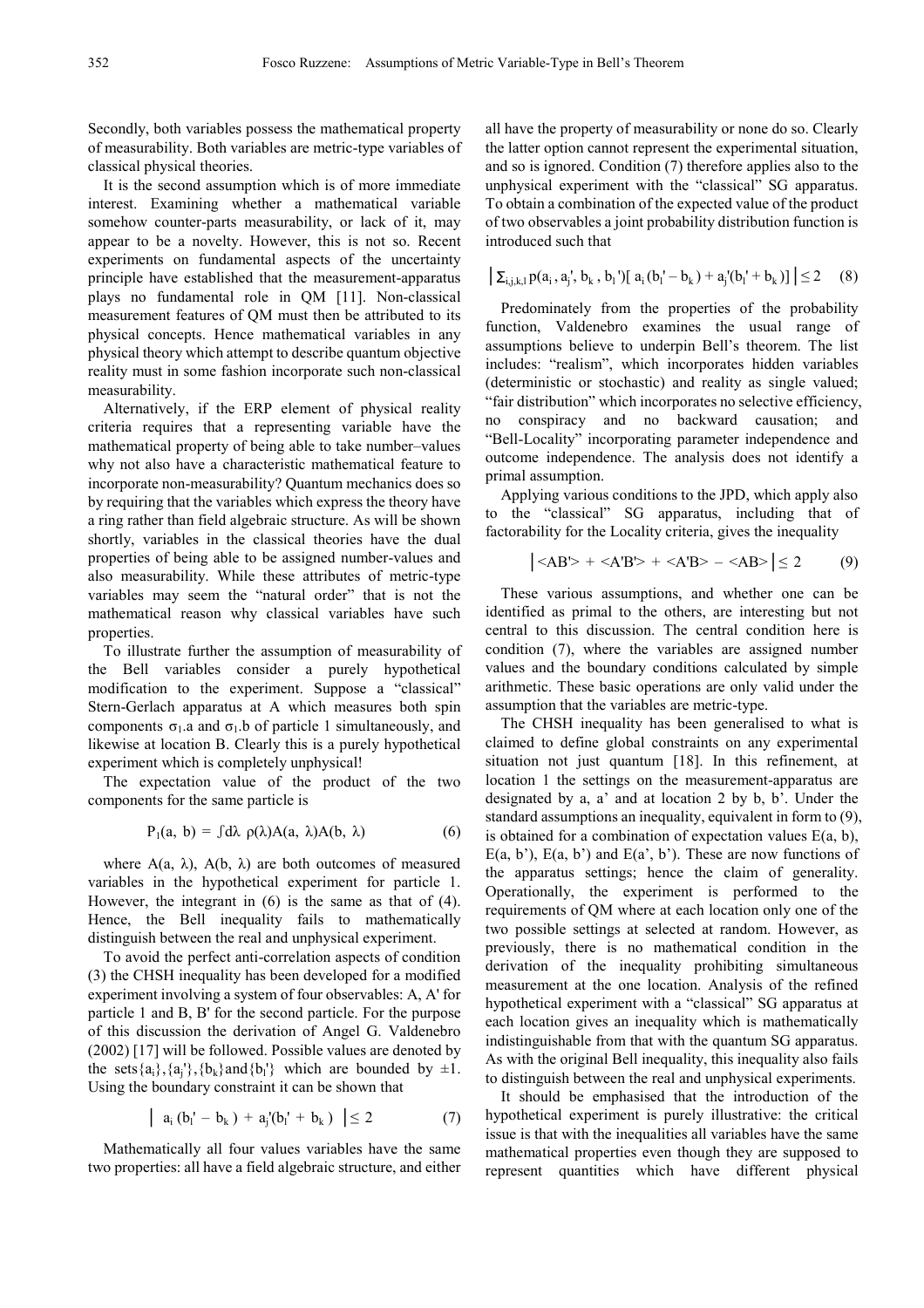properties.

Attributing the violation of Bell's theorem to the inoperativeness of these additional assumptions leads to the conclusion that the mathematical variables of the physical theory describing quantum objective reality cannot be the metric-type variables of classical theories. But this is already known!

The EPR paradox is based on two basic premises. Firstly, it is accepted from QM that if the operators corresponding to two physical quantities do not commute "then the precise knowledge of one of them precludes such knowledge of the other". And secondly, the condition that both have simultaneous reality requires the both have definite values.

Bell "interprets" these statements of physical concepts into a mathematical model. The most basic requirement is then to construct appropriate variables with the appropriate mathematical properties. Bell's metric-type variables, since they can take number-values, obviously fulfil the second condition.

However, to the extent that "knowledge" in the EPR definition can be interpreted to mean measurability for a mathematical variable, Bell's metric-type variables do not adequately represent EPR's first condition. Since all variables in Bell's model have the mathematical property of measurability, which is a consequence of condition (3), there is no mathematical characteristic in the theorem where "knowledge of one precludes knowledge of the other".

From this discussion it would seem that: Bells' theorem fails to distinguish between real and unphysical experiments, says nothing new about the mathematical nature of quantum variables, and does not fulfil the conditions of the EPR paradox!

This does not mean to imply that the theorem is useless: its motivation is only to test underlying assumptions. Rather, Bell's theorem, at least with this discussion, draws attention to the nature of quantum variables. Originally, the peculiar ring structure of QM variables was introduced for the pragmatic reason that the non-commuting algebra fitted experiments. With subsequent formulations of QM, representing observables by operators in Hilbert space is an axiom. Consequently, the origins of quantum variables, compared to corresponding to classical variables, lack clarity.

To further purse this line of reasoning, it is worth clarifying how metric-type variables come about in classical theories. Classical mechanics is based on the structure of space and time described by Euclidean geometry. It should be stressed that space and time as aspects of objective reality do not underpin the classical theory. Rather, it is the axioms of Euclidean geometry which fulfil this mathematical role.

With Euclidean geometry its axioms permit purely geometrical constructions of what Hilbert calls the algebra of segments (referred to as the algebra of points in other treatments on foundations of geometry) [19]. These are geometrical rules for combinations of pairs of segments to give a unique third segment. As Hilbert shows, these geometrical constructions form a field. Real numbers under the rules of basic arithmetic also form a field. Hence, due to the isomorphism between the algebra of segments and real numbers, segments (and also points) in Euclidean geometry can be represented by real numbers.

The axioms of Euclidean geometry also permit comparison of distances between points which is the basis of measurability. Hence measurability is also a property of variables in a physical theory underpinned by Euclidean geometry. While these features are true of all metrical geometries, including those on which relativity theories are based, they are not universal. Projective geometry does not sustain measurability, and in general does not define an isomorphism between points and real numbers via a field algebraic structure.

The purpose of this brief refresher tutorial on foundations of geometry is to remind that the properties of variables in a mathematical model must be justified mathematically. There are fundamental reasons why the variables of classical theories have the metric properties that they have. These deeper considerations are absent in Bell's theorem. Metric properties are simply assumed: even for spin the supposedly least "classical" of quantum quantities.

A Bell inequality has also been obtained for position, momentum and energy variables for particles in a potential [20]. This inequality, which is also in disagreement with the predictions of QM, is considered to be closer to the original ERP experiment. In obtaining the inequality, the space and time variables are assumed to form an algebraic field. As in the original Bell inequality, this assumption is necessary to fulfil the EPR element of reality criteria.

While no statement of geometry is made, since the variables involve space and time an underlying geometry must also be assumed. Assuming the variables form an algebraic field requires assuming also that the underlying geometry is simultaneously for both position and momentum Euclidean. Consequently, the variables in the inequality must possess the mathematical property of simultaneously measurability. Hence, non-simultaneous measurability is again not incorporated as a mathematical property of this inequality.

Although receiving little attention, Bell also analysed (said to be one of his last papers) the original EPR experiment for free particles with position and momentum variables [21]. Surprisingly, the results show no disagreement with the predictions of QM. The analysis is based on the Wigner phase-space distribution with the EPR wave function expressed as a delta function. A subsequent treatment, verifying Bell's original conclusion, used Gaussian functions [22]. Both works also give a CHSH-type inequality which, consistent with the Wigner analysis, shows no violation.

Bell's analysis again focuses on non-locality, and in this case, contradiction with the completeness of the EPR wave function. It is worth quoting Bell's own conclusion: "with the wave function (original EPR), then, there is no non-locality problem when the incompleteness of the wave function description is admitted". This would seem a rather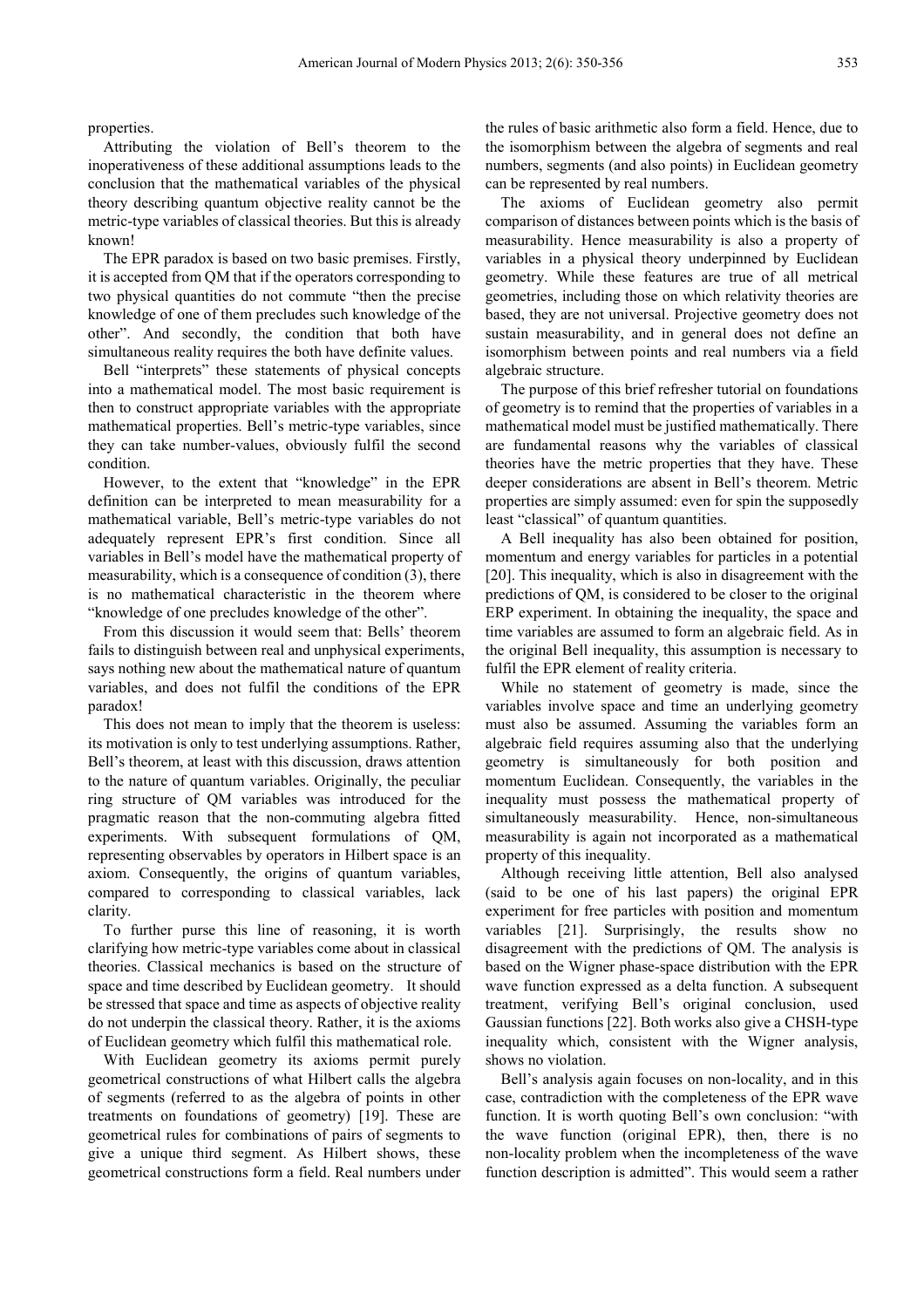startling conclusion.

This discussion, however, is more focused on the mathematical properties of the variables involved in the Wigner function. Since for free particles momentum is a constant of motion, the momentum eigenvalue is a metric-type variable. Hence, both position and momentum variables in the Wigner function are of metric type. The assumption of using metric-type variables is then valid.

A different analysis to that of Bell, also for free particles, has been reported where position measurements are made on the same particle at different times [23]. Since position operators at different times do not in general commute a CHSH violation is expected. The analysis is done for three different conditions, for one of which, the operators are commutative. While violation of the CHSH inequality is found for the conditions of non-commutative operators, no violation is found with the commutative case.

For the commutative case the variables form a field, the assumption of metric-type variables is then valid. This is not so for the non-commutative case where variables form a ring.

While it can be legitimately argued that Bell inequalities are violated in some cases and not others, and that definitive conclusions should not be drawn from a restricted family of cases, nevertheless, these free particle treatments do provide at least some experimental connection to the issues raised in this discussion. Although restricted to just four experimental arrangements there is a small pattern: the situations where the assumption of metric-type variables is valid show no violation while those where the assumption is not valid there is violation.

Violation of the position and momentum inequality, assuming that experimental realization will agree with QM, raises an interesting possibility. Namely, that the structure of space and time described by axioms of Euclidean geometry is the inoperative assumption. This is not compromised by the non-violation free particle results. The possibility has been explored that QM can be understood by a structure where space is represented by Projective geometry while time retains its Euclidean characteristics [24]. This approach has the appealing feature that QM is understandable from traditional concepts of space, time and geometry. And while the geometry differs, this places QM on the same common ground as the classical theories.

Fundamental aspects of QM, such as non-classical measurability of the quantum path, ring algebraic structure of variables, asymmetry of space and time, are found to be explainable geometrically.

Interestingly, the geometrical asymmetry between space and time is central. It is not possible to then construct the axiom of order for points in space and time; the consequence of which is that the algebra of such points has a ring not a field structure. An isomorphism then exits between such points, which describe the quantum particle path, and, in particular, Dirac's q-numbers formulation of QM; or any of the non-commuting algebraic representations of QM.

Distance between points is not invariant in Projective

geometry so that variables based on such geometry cannot mathematically possess the characteristic of measurability; at least not as currently defined. Position, momentum, and in a quaternion representation (possible because quaternions form a ring structure) also spin, would be represented by such variables. This raises philosophical objections to represent the structure of space by Projective geometry. However, since under special case conditions Euclidean geometry is obtained from Projective geometry, subsets of points have the usual Euclidean properties. All measurability features of QM, in particular expectation and eigenvalues which play a significant part in the free particle experiments, are reproduced.

While addressing the "profound questions" on the nature of reality is not within the scope of this discussion, some reference to "realism" is appropriate. Factorability plays no part in the assumptions identified here. There are two immediate aspects to the "realism" question: is there a measurement-independent reality? And, how is measurability represented mathematically? It is worthwhile considering the second question; the first is too profound.

EPR requires that measurability is represented mathematically by assigning number-values. However, this definition may be too restrictive. Numbers are, despite their awesome powers, just mathematical constructions subject to certain rules of algebra, as are various other entities.

It is worthwhile considering the most basic physical quantity: the distance between two points. A fundamentalist application of EPR would require that the distance is given by "x units of length", where x is a number. Should such a statement not be possible then "distance" is not a physical concept and cannot be included in a physical theory. However, distance is itself generically defined from relationships between points which are determined geometrically. This raises the question whether constructions of sets of points can also be considered as identifying realism; especially, constructions which have invariant properties.

Since distance is not invariant with Projective geometry its introduction must begin from generic definitions. Concerning any two points P and Q the distance between these points, defined as (PQ), has certain fundamental properties:

$$
(PP) = 0 \tag{10a}
$$

$$
(PQ) = - (QP) \tag{10b}
$$

$$
(PQ) + (QR) + (RP) = 0 \t(10c)
$$

for P, Q, R collinear points. Based on these properties the projective distance between P and Q is defined by the expression

$$
(PQ) = k \ln\{PQ, OU\} \tag{11}
$$

where k is a scale constant, O and U are chosen fixed points on a line, and {PQ, OU} is the cross ratio. It is easily shown that this definition fulfills the three generic properties.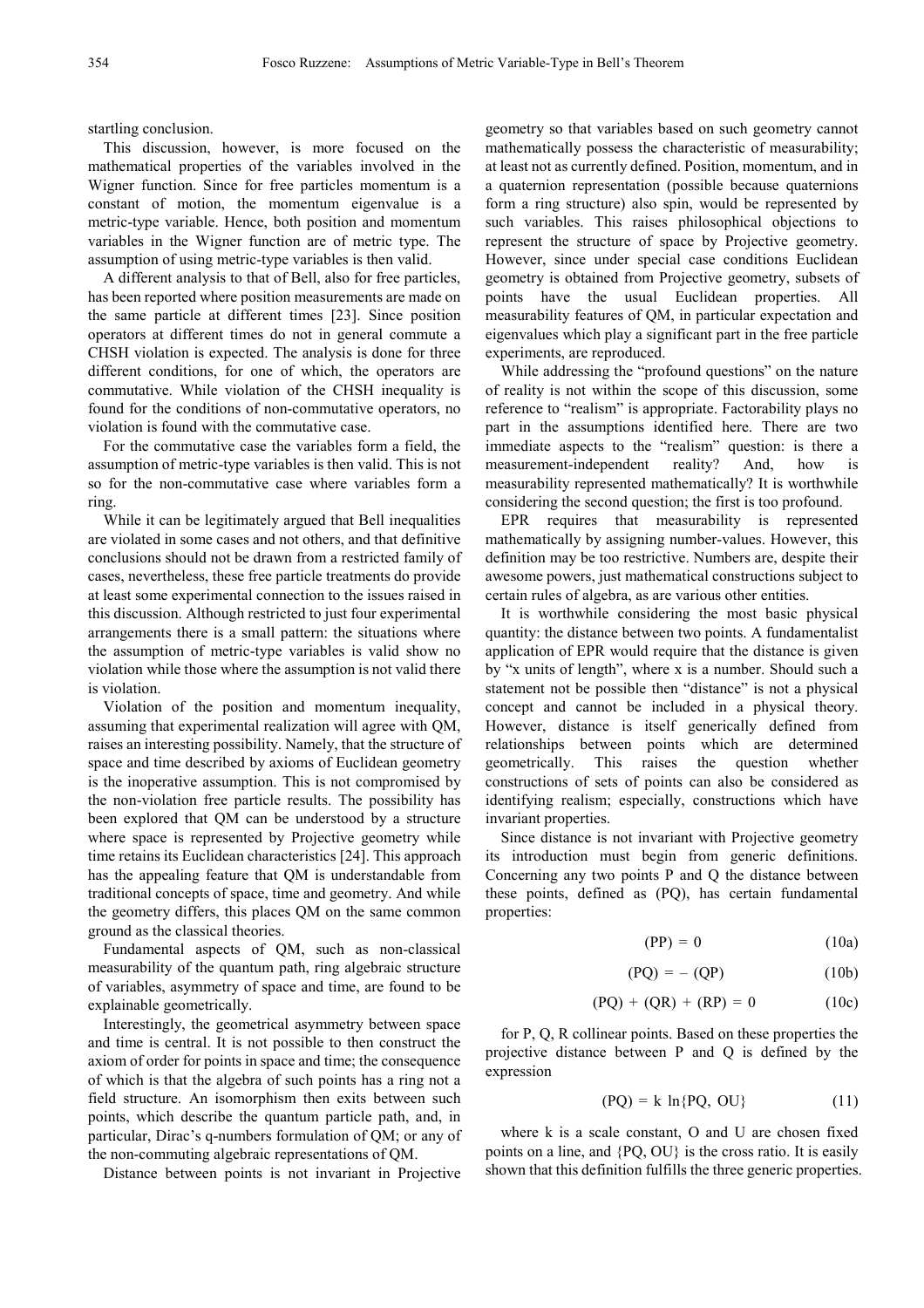Furthermore, under special case conditions Euclidean definitions can be obtained.

Adopting a broader definition of measurability to include relationships between points would overcome philosophical objections to descripting the structure of space with Projective geometry. Clearly, this requires some departure from classical ideas. However, unless further assumptions are identified in Bell's theorem showing otherwise, violation of the inequalities calls for rejection of some classical notions of objective reality.

Variables associated with Bell's theorem are dichotomously defined as non-contextual (measurement reveals a pre-existing inherent property) and contextual (measurement dependent). Inequalities can be equivalently obtained by the assumption of NCHV alone, and by that of locality alone, although the latter is claimed to the primal assumption [7].

An inconsistency arises for NCHV for the bound and free particle experiments. For the same particle, for example, an electron in the ground state of hydrogen which escapes the Coulomb potential, an inherent property cannot exist and then cease to exist. The CHV definition is also faced with experimental complications. Weak measurement experiments showing the Heisenberg microscope analysis to be incorrect places a direct challenge to the Bohr construction of measurement-dependence. If the measurement-apparatus does not play a fundamental role it then becomes difficult to define measurement-dependent variables.

By extension of word formulation definitions of both variable types could be modified to accommodate any possible experimental inconsistencies. It would be desirable, however, to have definitions which are not constructed solely from experimental outcomes.

Nevertheless, experimental evidence does require, in some fashion, rejection of inherent properties; although the situation becomes complicated if Bell's conclusion for the free particle case is not ignored. Likewise, experiments do suggest that some kind of contextual aspects are required.

Variables defined by the geometry proposed, while reducing measurement from fundamental to a geometrical-mathematical property, both retain inherent characteristics as well as having contextual-like properties. Their geometrical-mathematical properties, being assigned number-values and being measurable, are only possible under geometrically defined conditions. There is no dichotomy in this definition. Furthermore, the variable properties are not tailored from quantum experiments.

Locality is defined by concepts of space-separation, and time-separation for communication, between locations. These are metric concepts. For the particle whose path is described by a non-metric geometry this definition would require re-defining.

### **3. Conclusion**

Apart from the speculative possibility, this discussion is

solely an analysis of additional assumptions present in Bell's theorem. This is not an attempt to somehow invalidate or disprove the theorem. What emerges is that there are additional assumptions giving rise to additional consequences which allow for an alternative line of investigation from the much considered questions of realism and non-locality.

## **References**

- [1] J. S. Bell, Speaking and Unspeakable in Quantum Mechanics (Cambridge University Press, Cambridge, UK 1987)
- [2] A. Aspect, P. Grangier and G. Roger, Phys. Rev. Lett. 49 n. 2 (1982) p. 91
- [3] A. J. Legget, Found. Phys. vol 33, no 10 1469 (2003)
- [4] S. Groblacher, T. Paterek, R. Kaltsiefer, C. Bruckner, M. Zukowski, M ASpelmeyer, A. Zeilinger, Nature 446, 871 (2007)
- [5] A. Aspect, Nature 438 745 (2005)
- [6] G. Ghirardi, Journal of Physics: Conf. Series 174 (2009) 012013
- [7] S. Goldstein, T. Norsen, D. Tausk, N. Zanghi, Scholarpedia, 6(10):8378
- [8] T. Norsen, American Journal of Physics 79, 1261 (2011); T. Norsen, Found. Phys. vol. 37, no 3 311 (2007)
- [9] G. J. Pryde, J. L. O'Brien, A. G. White, T. C. Ralph, H. M. Wiseman, Phys. Rev. Lett. 94, 220405 (2005)
- [10] M. Ozawa, Phys, Lett. A.318 (2003) 21
- [11] J. Erhart, S. Sponar, G. Sulyok, G. Badurek, M. Ozawa and Y. Hasegaw, Nature Physics vol 8, 185 March 2012
- [12] H. Wiseman, N. J. Phys. 9, 165 (2007)
- [13] S. Kocsis, B. Braverman, S. Ravets, M. J. Stevens, R. P. Mirin, L. Krister Shalm, A. M. Steinberg, Science, vol 332 1170 (2011)
- [14] J. S. Lundeen, A. M. Steinberg, Phys. Rev. Lett. 102, 020404 (2009)
- [15] V. Allori, S. Goldstein, R. Tumulka, N. Zanghi British J. Philos. Sci. 59 353 (2008)
- [16] J. S. Bell, Physics, 1, 195 200 (1964)
- [17] Angel G. Valdenebro, Eur. J. Phys. 23 569 (2002)
- [18] Abner Shimony, "Bell's Theorem", Stanford Encyclopedia of Philosophy, http://plato.stanford.edu/bell-theorem
- [19] David Hilbert, The Foundations of Geometry 2005 EBook 17384
- [20] A. M. Cetto, L. De La Pena, and E. Santos, Phys. Lett. 113A, 304 (1985)
- [21] J. S. Bell, Ann. (N. Y.) Acad. Sci. 480, 263 (1986)
- [22] O. Cohen, Phys. Rev. A. vol 56, no. 5, 3484 (1997)